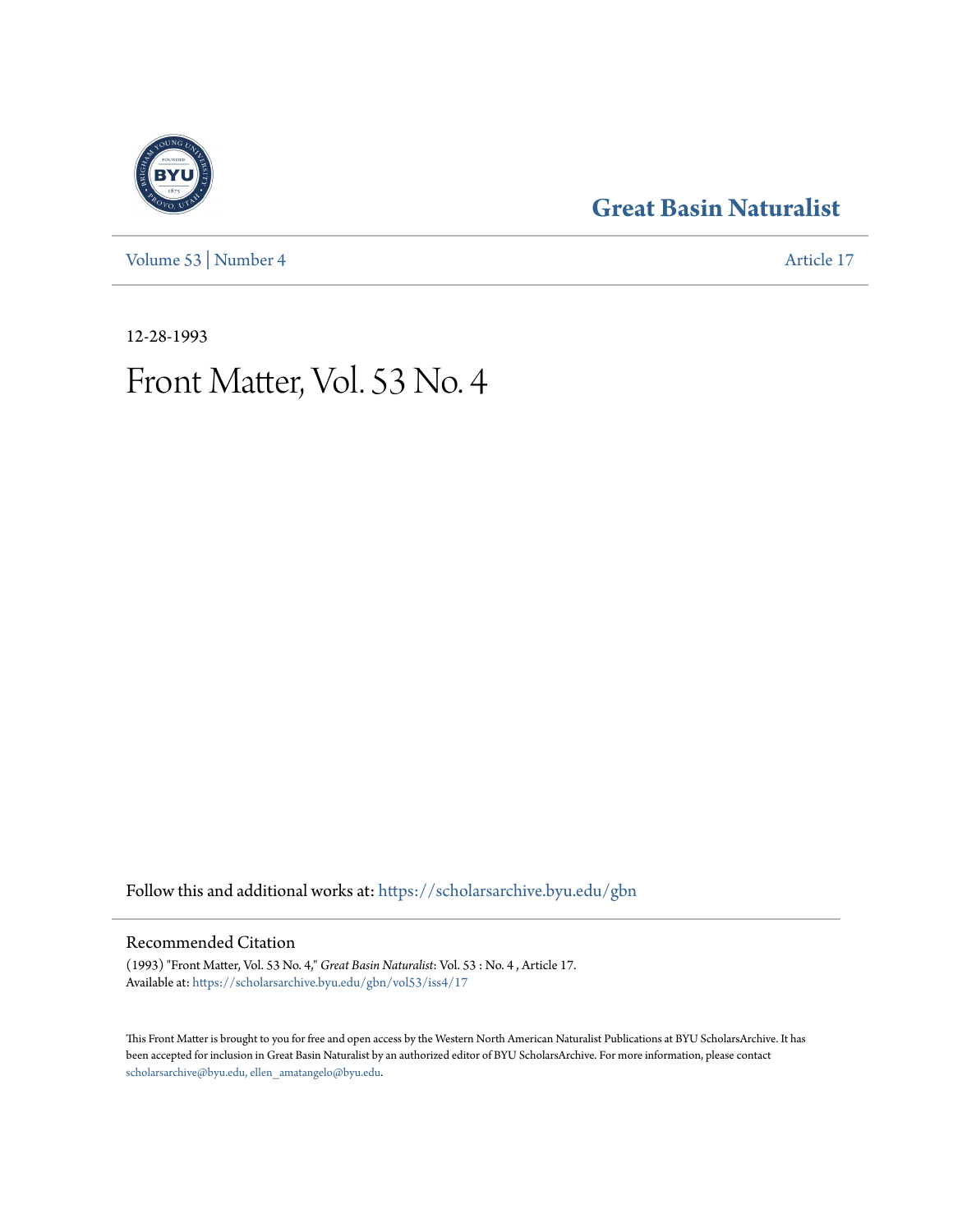# T  $\mathbf H$  $E$ **GREAT BASIN** NATURALIST



VOLUME 53 Nº 4 - DECEMBER 1993

BRIGHAM YOUNG UNIVERSITY